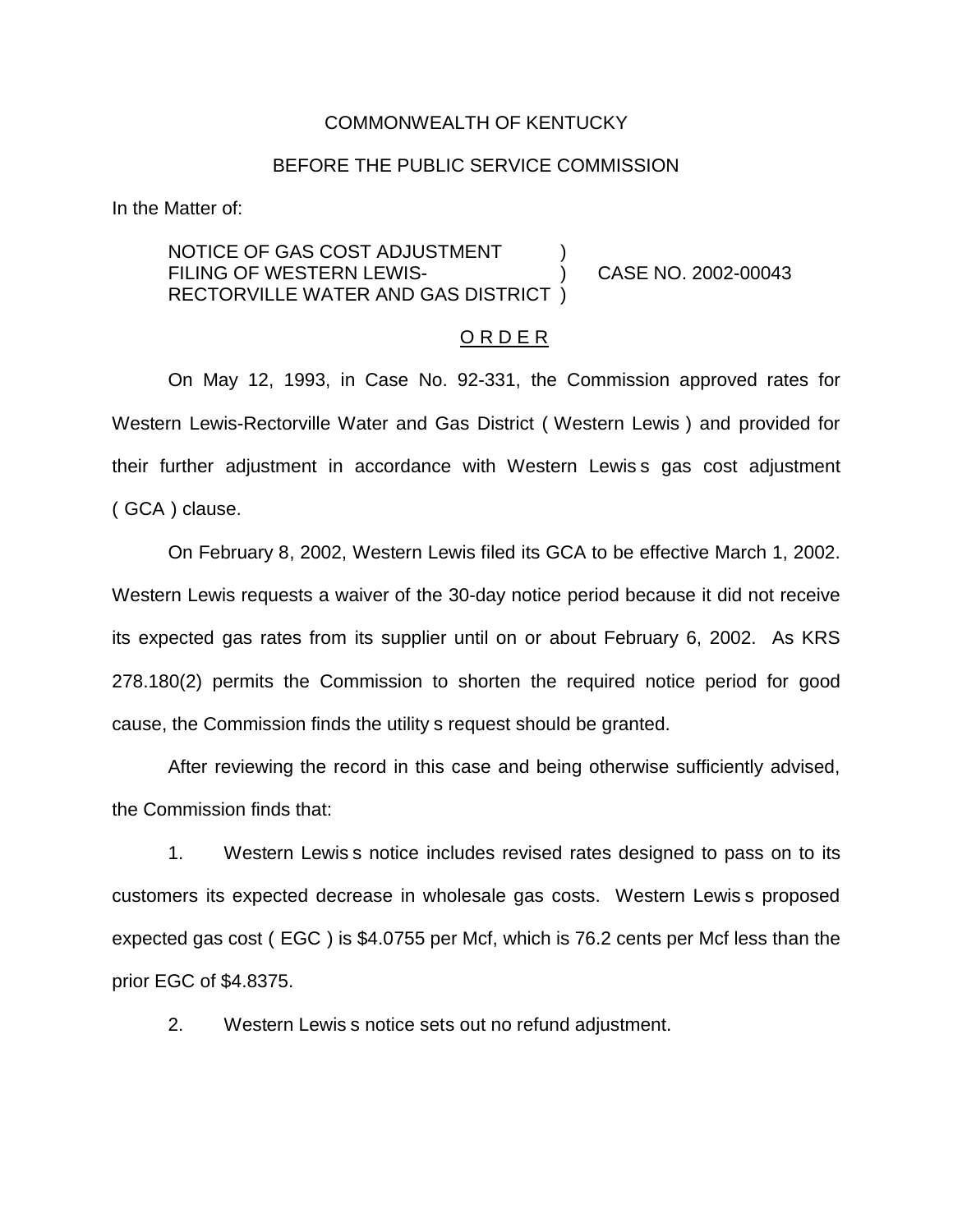3. Western Lewis s notice sets out no current actual adjustment ( AA ). Western Lewis s total AA is (13.58) cents per Mcf, which is no change from the previous total AA.

4. Western Lewis s notice sets out no current quarter balance adjustment ( BA ). Western Lewis s total BA is (.1) cent per Mcf, which is no change from the previous total BA.

5. These combined adjustments produce a gas cost recovery rate ( GCR ) of \$3.9387 per Mcf, which is 76.2 cents per Mcf less than the previous rate of \$4.7007.

6. The rates in the Appendix to this Order are fair, just, and reasonable, in the public interest, and should be approved for bills rendered by Western Lewis on and after March 1, 2002.

IT IS THEREFORE ORDERED that:

1. The rates in the Appendix to this Order are approved for bills rendered on and after March 1, 2002.

2. Within 20 days of the date of this Order, Western Lewis shall file with this Commission its revised tariffs setting out the rates authorized herein.

Done at Frankfort, Kentucky, this 19<sup>th</sup> day of February, 2002.

By the Commission

ATTEST: